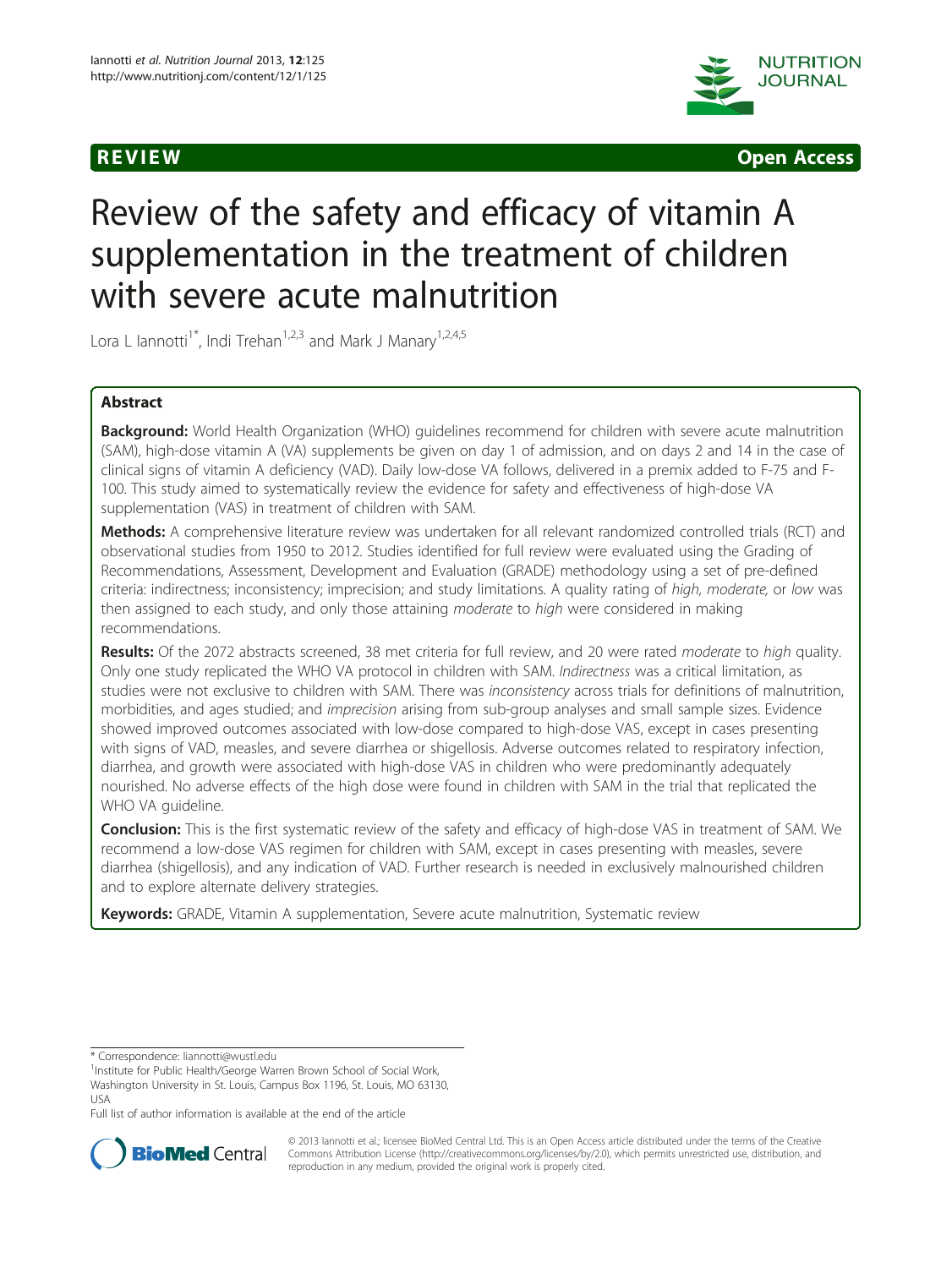# Background

Globally, vitamin A deficiency (VAD) affects 100–140 million children, 4.4 million of whom have xerophthalmia [[1,2\]](#page-12-0). Coverage rates for full vitamin A supplementation (VAS) of children 6–59 months delivered through primary care have risen significantly over the last decade, reaching 88% for the least developed countries [\[3\]](#page-12-0). In recent years, alternative strategies to improve micronutrient nutrition have been increasingly applied for highrisk populations already supplemented with vitamin A (VA): micronutrient powders; fortification of staple foods; ready-to-use supplemental and therapeutic foods (RUSF and RUTF); and other food-based approaches.

Among the populations particularly vulnerable to VAD are children with severe acute malnutrition (SAM) [\[4](#page-12-0)]. The World Health Organization (WHO) currently recommends that for inpatient care of children with SAM, VA supplements be given on day 1 of admission unless there is clear evidence that VA was received in the last month [[5\]](#page-12-0). Dosing guidelines are the following: 200,000 international units (IU) for children over 12 months of age, 100,000 IU for children 6–12 months, and 50,000 IU for children below 6 months. If clinical signs of vitamin A deficiency are present, then another agespecific, large dose is administered on day 2 and again, on day 14 [\[4,5](#page-12-0)]. Low-dose VA is then given as part of a vitamin mix added to F-75 or F-100 therapeutic milk formulations, or alternatively, as a proprietary multivitamin supplement or combined mineral-vitamin mix (CMV). There is a need to revisit these guidelines in the context of improved VA availability, but also in view of evidence showing the potential for harmful effects of such VAS dosages [\[6](#page-13-0)].

## Methods

This systematic review aimed to assess the safety and effectiveness of VAS in children with SAM, with regards to mortality, nutritional recovery, and signs of symptomatic VAD [\[7](#page-13-0)]. A literature review was undertaken to search for all randomized controlled trials (RCT) and observational studies published from 1950 to March 2012. Databases searched included MEDLINE, EMBASE, and Google Scholar. The clinical trial registries at clinicaltrials.gov, pactr.org, and apps.who.int/ trialsearch were also searched. Initial key words for the searches included "malnutrition", "severe malnutrition", "kwashiorkor", "marasmus", "vitamin A", and "retinol". A number of outcome measures were sought, including mortality, weight gain, nutritional recovery, and VAD. Further terms were added iteratively to the search based on results obtained from the initial searches.

Searches were also conducted to identify relevant publications and study documents produced by international health organizations such as the WHO and UNICEF. The titles and abstracts were scanned to identify relevant studies. The full text of relevant studies was obtained and the list of articles for inclusion further optimized based on an evaluation of the full text. Reference lists in relevant articles were also scanned manually and electronically to identify other studies that may have been missed in the original searches. Relevant publications that cited those previously identified articles were similarly sought.

Studies were included for full review based on relevance to the population of interest, study interventions, study design, outcome measures, and an assessment of the study's methodological rigor and quality. These studies were then assessed and entered into a Grading of Recommendations, Assessment, Development and Evaluation (GRADE) table summarizing design, aim, outcomes, GRADE criteria assessment (indirectness, inconsistency, imprecision, and study limitations), and quality ranking (high, moderate, or low) [[8](#page-13-0)].

Indirectness was judged based on study relevance to the review question in terms of the study population (children with SAM), intervention of interest (VAS), and outcome measures (mortality, recovery from SAM, signs of symptomatic VAD, and adverse outcomes due to supplementation) [\[9\]](#page-13-0). Consideration was given under this category to VA dosing relative the WHO protocol. Inconsistency was assessed by comparing point estimates and examining the heterogeneity of methods and statistical analyses [\[10](#page-13-0)]. Imprecision was based primarily on the 95% confidence interval with consideration of effect and sample sizes [[11\]](#page-13-0). Potential biases (selection, recall, information/observation, misclassification) arising from failure to blind, losses in follow-up, inappropriate controls, and failure to adjust for confounding factors, among other problems, were considered under the *study* limitations (risk of bias) criteria [[12\]](#page-13-0).

Once these criteria were assessed, each study was assigned a quality ranking ranging from low to high. Only those studies with some degree of moderate or high (i.e., low-moderate, moderate, moderatehigh, or high) quality ranking were included in this review for consideration in making recommendations on the use of VAS for the treatment of children with SAM.

## Results

Of the 2072 abstracts identified and screened, 38 were selected for full review (Figure [1\)](#page-2-0). Twenty-two were of moderate- to high-quality, and were grouped into 3 categories and listed primary outcomes assessed: 1) previous reviews; 2) observational studies; and 3) randomized controlled trials (RCT).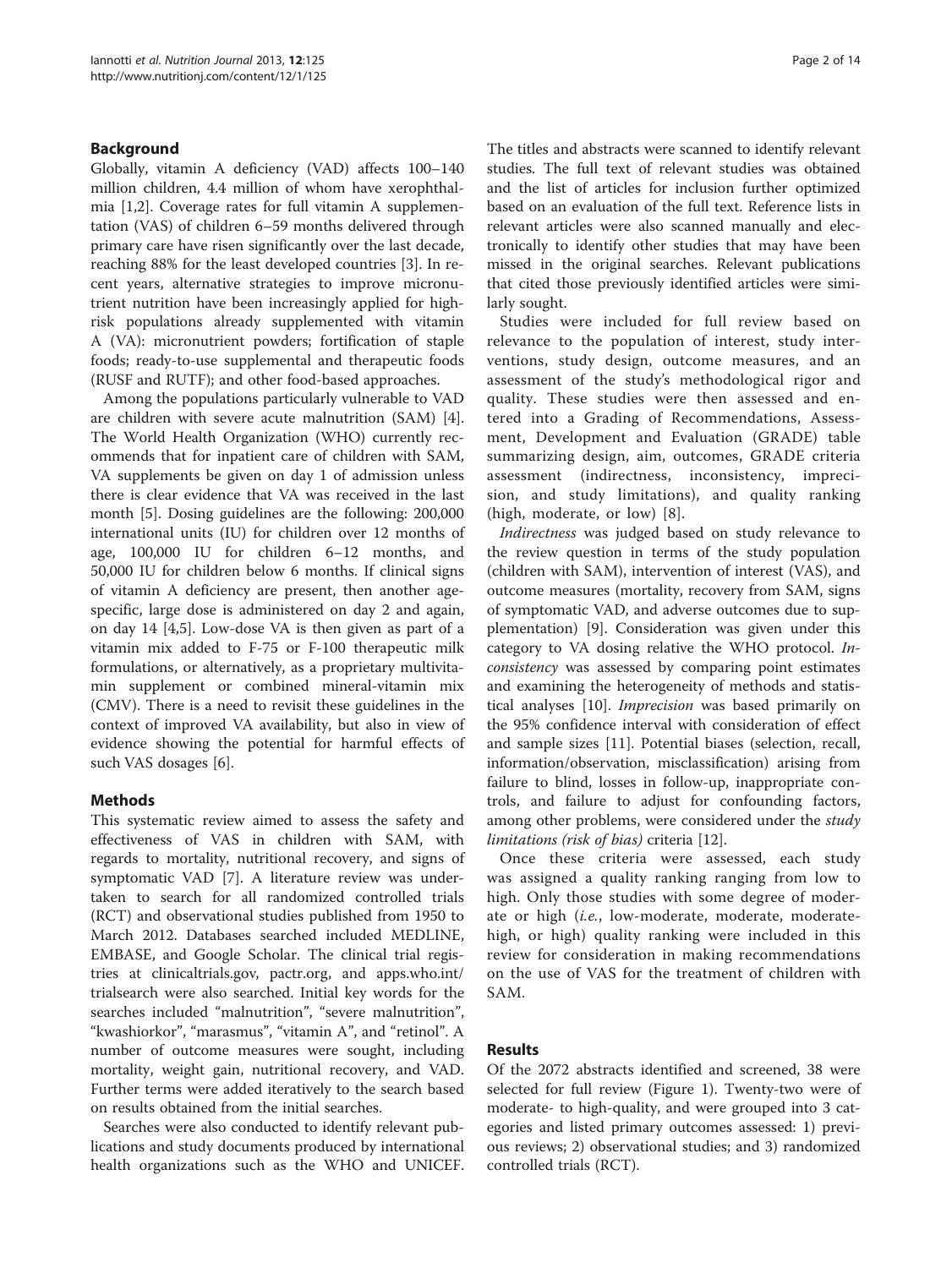<span id="page-2-0"></span>

# Previous reviews

Two previous reviews of VAS trials were identified; both considered malnourished children together with those not malnourished [\[7](#page-13-0),[13](#page-13-0)]. Preventive VAS reduced allcause mortality by 25% and diarrhea-specific mortality by 30%. VA showed greater protection against morbidity and mortality in Asia than in Africa or Latin America [[13\]](#page-13-0). An earlier review found that the severity of measles and diarrheal infections were reduced by VAS, but the risk of lower respiratory tract infection was increased in some trials [[7\]](#page-13-0). Because the reviews did not provide new evidence for VA and management of SAM and all studies from the reviews were screened for this review, they were not included in the GRADE assessment.

## Observational studies

Five observational studies were identified and assigned a GRADE quality ranking of low to moderate [\[14-18](#page-13-0)] (Additional file [1:](#page-12-0) Table S1). These studies found significant associations between serum or plasma retinol concentrations and SAM [[14](#page-13-0)-[16\]](#page-13-0). Others established a link between VAD, SAM, and diarrhea. In Bangladesh, reduced serum retinol concentrations were associated with shigellosis and low weight-for-age Z-score [[18\]](#page-13-0). Another case–control study in Bangladesh showed that the duration of diarrhea and SAM were independently associated with xerophthalmia [[17\]](#page-13-0).

# Randomized controlled trials

Fifteen RCTs of moderate to high quality based on GRADE criteria were included in the systematic review on the safety and efficacy of high-dose VAS in children with SAM (Table [1](#page-3-0)). Issues of indirectness were present in all trials. Only one trial included children with SAM exclusively [[19\]](#page-13-0). The remaining 14 included nonmalnourished and malnourished children [\[20](#page-13-0)-[33\]](#page-13-0). VA dosing also varied; only five trials administered the recommended high-dose on day 1 [[19,26,30,31,33\]](#page-13-0), while the remaining administered VA doses in varying quantities and forms. Only one trial followed the WHO protocol [[19\]](#page-13-0); two compared high dose with daily low dose [[26,33\]](#page-13-0), and the remaining 12 compared high dose VAS with placebo [[20-25,27](#page-13-0)-[32](#page-13-0)].

Inconsistency across trials was observed with regards to the ages of children studied, ranging from birth to 14 years. Definitions of morbidity and malnutrition varied, as well as use of differing growth references and standards. Small sample sizes and rare events were the most common problems related to imprecision. Despite randomization, several studies also showed significant differences in baseline characteristics that elevated the risk of bias. Notably, these included baseline age and nutritional status differences with higher likelihoods of confounding [\[28,32,33](#page-13-0)].

Some key findings were identified across trials. First, low-dose VAS conferred more or similar health and recovery advantages when compared to high-dose supplementation in the treatment of malnourished children [[19,26,33\]](#page-13-0). Second, high-dose VAS showed mixed results relative to placebo for infectious disease outcomes in children with and without SAM, showing benefit in some trials for children with severe diarrhea or shigellosis [[27,31\]](#page-13-0), measles [[21,22\]](#page-13-0), other acute respiratory infections [\[30](#page-13-0)], and undifferentiated fever [[24](#page-13-0)]. However, in other trials, there was no benefit for children with acute respiratory infections or diarrhea [\[24](#page-13-0)-[26,29,32](#page-13-0)]. There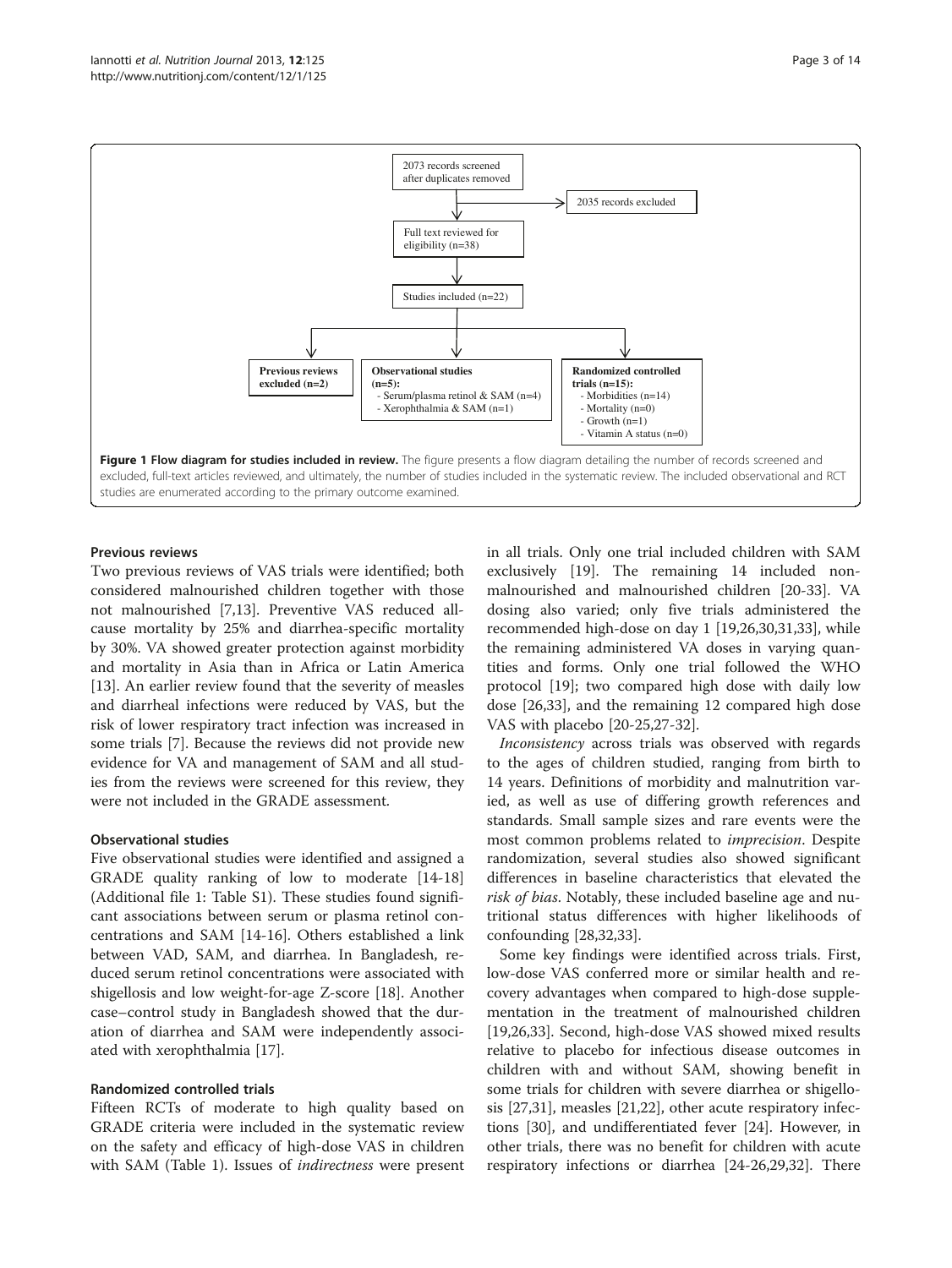<span id="page-3-0"></span>

| Table 1 Randomized controlled trials included in the systematic review |  |  |
|------------------------------------------------------------------------|--|--|
|------------------------------------------------------------------------|--|--|

| <b>Quality Assessment</b> |                                                                                                                                                                  |                                                                                                                                                                                 |                                          |                           |                                                                                                                        | <b>Summary of Findings</b>                                                                              |                                                             |                                            |              |                     |
|---------------------------|------------------------------------------------------------------------------------------------------------------------------------------------------------------|---------------------------------------------------------------------------------------------------------------------------------------------------------------------------------|------------------------------------------|---------------------------|------------------------------------------------------------------------------------------------------------------------|---------------------------------------------------------------------------------------------------------|-------------------------------------------------------------|--------------------------------------------|--------------|---------------------|
|                           |                                                                                                                                                                  |                                                                                                                                                                                 |                                          |                           | Treatment Groups (sample size)                                                                                         |                                                                                                         |                                                             | <b>Effect</b>                              | <b>GRADE</b> |                     |
| Ref                       | Design                                                                                                                                                           | Indirectness                                                                                                                                                                    | Inconsistency                            | Imprecision               | Study<br><b>Limitations</b> (risk<br>of bias)                                                                          | <b>Intervention Cases</b>                                                                               | Control<br>Comparison                                       | <b>Relative</b><br><b>Risk</b><br>(95% CI) | Absolute     | Rating              |
| Sattar,<br>2012 [19]      | RCT, double-blind                                                                                                                                                | Pop: children 6-59 mo<br>with SAM and diarrhea<br>and/or ALRI                                                                                                                   | SAM def: $WHZ < -3$<br>or bipedal edema  | No serious<br>imprecision | No differences in<br>baseline<br>characteristics                                                                       | High-dose and daily<br>low-dose VA $(n=$<br>130)                                                        | Daily low-dose<br>VA $(n = 130)$                            |                                            |              |                     |
|                           | Aim: test the efficacy and<br>safety of WHO protocol for<br>VAS in treatment of SAM<br>among children 6-59 mo                                                    | VA dose: day 1: high-<br>dose group, 200,000 IU<br>(> 12 mo) or 100,000 IU<br>$(< 12$ mo); low-dose<br>group, placebo; day 2-<br>15, 5000 IU daily for<br>15 days (both groups) |                                          |                           | External validity:<br>all children had<br>diarrhea and low<br>mean baseline<br>serum retinol<br>$13.15 \pm 9.28$ ug/dl | Resolution by 48 hr<br>of acute diarrhea,<br>dysentery, and ALRI                                        |                                                             |                                            | <b>NS</b>    |                     |
|                           |                                                                                                                                                                  | Secondary outcome<br>examined and found no<br>increased risk of adverse<br>events VA toxicity and<br>morbidities.                                                               |                                          |                           |                                                                                                                        | Duration of acute<br>diarrhea, invasive<br>diarrhea, cough,<br>fever, rales, edema,<br>and skin changes |                                                             |                                            | <b>NS</b>    | MOD-<br><b>HIGH</b> |
|                           |                                                                                                                                                                  |                                                                                                                                                                                 |                                          |                           |                                                                                                                        | Changes in<br>nutritional status,<br>weight, length,<br>MUAC, head<br>circumference                     |                                                             |                                            | <b>NS</b>    |                     |
|                           |                                                                                                                                                                  |                                                                                                                                                                                 |                                          |                           |                                                                                                                        | Incidence of<br>nosocomial diarrhea                                                                     |                                                             | aOR 1.25 NS<br>(0.67,<br>2.34)             |              |                     |
|                           |                                                                                                                                                                  |                                                                                                                                                                                 |                                          |                           |                                                                                                                        | and ALRI infections                                                                                     |                                                             | aOR 0.63 NS<br>$(0.36 -$<br>1.09           |              |                     |
| Donnen,<br>2007 [33]      | RCT, double-blind                                                                                                                                                | Pop: 44-48% WHZ < -2;<br>30-37% MUAC <<br>125 mm                                                                                                                                | SAM def: $WHZ < -2$ :<br>$MUAC < 125$ mm | No serious<br>imprecision | Age confounding:<br>high-dose group<br>younger                                                                         | Daily low-dose VA<br>$(n = 610)$                                                                        | Single high-<br>dose VA and<br>placebo daily<br>$(n = 604)$ |                                            |              | <b>MOD</b>          |
|                           | Aim: assess effect of single<br>high-dose vs. daily low-dose<br>VA supplements on<br>hospitalized malnourished<br>Senegalese children's (0 -<br>14 yr) morbidity | VA dose: high-dose:<br>single 200,000 IU (> 12<br>mo) or 100,000 IU (< 12<br>mo); low-dose: 5000 IU<br>daily until discharge                                                    |                                          |                           | Baseline nutrition:<br>MUAC lower in<br>high-dose group                                                                | Incidence of<br>respiratory disease                                                                     |                                                             | HR 0.26<br>$(0.07 -$<br>0.92)              | p < 0.05     |                     |
|                           |                                                                                                                                                                  | Sub-group: children<br>with edema mortality                                                                                                                                     |                                          |                           |                                                                                                                        | Duration: respiratory<br>disease                                                                        |                                                             | HR of<br>cure 1.41                         | $p = 0.019$  |                     |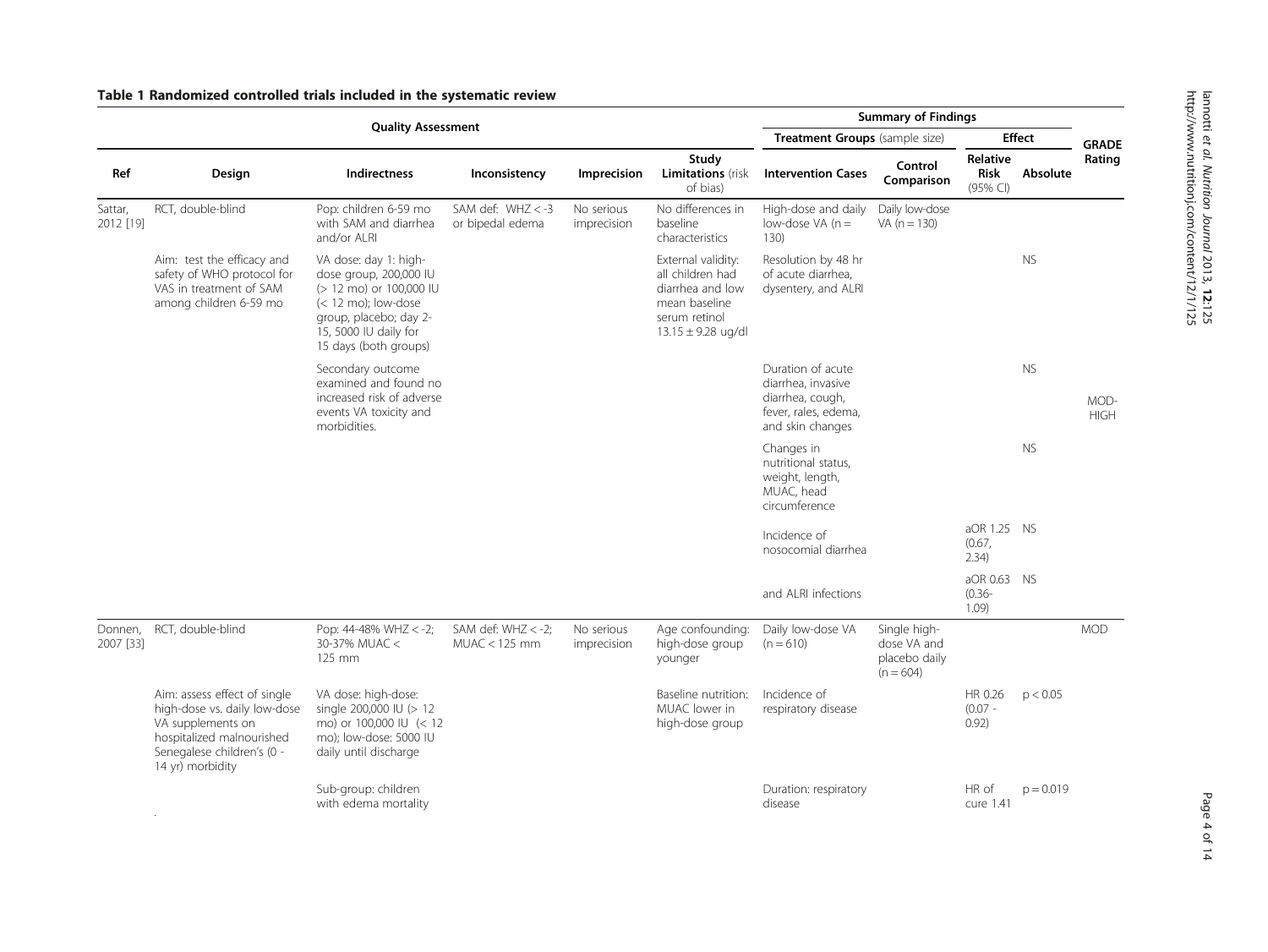| http://www.nutritionj.com/content/12/1/125 | landi et al. Nutilon Journal 2013, 12:125 |
|--------------------------------------------|-------------------------------------------|
|                                            |                                           |
|                                            |                                           |
|                                            |                                           |
|                                            |                                           |
|                                            |                                           |
|                                            |                                           |
|                                            |                                           |
|                                            |                                           |
|                                            |                                           |
|                                            |                                           |
|                                            |                                           |
|                                            |                                           |
|                                            |                                           |

Table 1 Randomized controlled trials included in the systematic review (Continued)

|                     |                                                                                                                                                                | lower in low-dose (AOR<br>$0.21, 0.05 - 0.99$                                                                                                                 |                                                                                                                                        |                                                                        |                                                                                                              |                                                                     |                        | $(1.05 -$<br>1.89             |             |                    |
|---------------------|----------------------------------------------------------------------------------------------------------------------------------------------------------------|---------------------------------------------------------------------------------------------------------------------------------------------------------------|----------------------------------------------------------------------------------------------------------------------------------------|------------------------------------------------------------------------|--------------------------------------------------------------------------------------------------------------|---------------------------------------------------------------------|------------------------|-------------------------------|-------------|--------------------|
|                     |                                                                                                                                                                |                                                                                                                                                               |                                                                                                                                        |                                                                        |                                                                                                              | Incidence &<br>duration of diarrhea                                 |                        | HR 1.02<br>$(0.68 -$<br>1.52) | <b>NS</b>   |                    |
| abis,<br>2004 [32]  | Mahalan- RCT, factorial                                                                                                                                        | Pop: children with<br>marasmus or edema<br>excluded                                                                                                           | No serious<br>inconsistency                                                                                                            | Small sample                                                           | Baseline nutrition:<br>serum retinol was<br>0.387 umol/L<br>higher ( $P = 0.001$ )<br>in VA treated<br>group | zinc + $VA$ (n = 38)<br>zinc ( $n = 39$ ) VA ( $n = 39$ )<br>$= 38$ | Placebo $(n =$<br>38)  |                               |             |                    |
|                     | Aim: evaluate effect of zinc<br>and VA on clinical recovery<br>of Indian children (2 - 24 mo) 2x/d for 5d<br>with severe acute lower<br>respiratory infections | VA dose: 10,000 µg RE<br>2x/d for 4d; zinc 10 mg                                                                                                              |                                                                                                                                        |                                                                        |                                                                                                              | Recovery rates from<br>very ill status zinc<br>(bovs)               |                        | 2.63<br>$(1.35 -$<br>5.10     |             |                    |
|                     |                                                                                                                                                                |                                                                                                                                                               |                                                                                                                                        |                                                                        |                                                                                                              | Recovery rate from<br>fever zinc                                    |                        | 3.12<br>$(1.47 -$<br>6.6)     | <b>NS</b>   | LOW-<br><b>MOD</b> |
|                     |                                                                                                                                                                |                                                                                                                                                               |                                                                                                                                        |                                                                        |                                                                                                              | Recovery rates for<br><b>VA</b>                                     |                        |                               |             |                    |
|                     |                                                                                                                                                                |                                                                                                                                                               |                                                                                                                                        |                                                                        |                                                                                                              | Adverse event risk<br>increased risk of<br>diarrhea in VA<br>group  |                        |                               | $p = 0.028$ |                    |
|                     |                                                                                                                                                                |                                                                                                                                                               |                                                                                                                                        |                                                                        |                                                                                                              | increased risk of any<br>adverse events in<br>VA group              |                        | RR 3.8<br>$(1.32 -$<br>10.93) |             |                    |
| Fawzi,<br>2000 [31] | <b>RCT</b>                                                                                                                                                     | VA dose: given on days<br>0 and 2, and again at 4<br>and 8 mo; dose after<br>discharge, 200,000 IU (><br>1 yr) or 100,000 IU<br>(infants)                     | SAM def: NCHS<br>references; WHZ < -2                                                                                                  | Statistics: few<br>variables<br>studied in<br>multivariate<br>analyses | Potential seasonal<br>bias: enrollment<br>during 1993-1997                                                   | VA $(n = 289)$                                                      | Placebo $(n =$<br>285) |                               |             |                    |
|                     | Aim: determine effect of VAS<br>on risk of diarrhea and acute<br>respiratory infections in<br>hospitalized Tanzanian<br>children (6 - 60 mo)                   | Sub-group: adverse<br>event risk normally<br>nourished children: VA<br>increased risk of acute<br>diarrhea; wasted<br>children protective<br>against diarrhea | Diarrhea def:<br>mother's perception;<br>3+ days elapsed<br>between episode;<br>persistent diarrhea<br>defined as lasting 14<br>+ days |                                                                        |                                                                                                              | Severe watery<br>diarrhea                                           |                        | AOR 0.56<br>$(0.32 -$<br>0.99 |             | LOW-<br><b>MOD</b> |
|                     |                                                                                                                                                                |                                                                                                                                                               |                                                                                                                                        |                                                                        |                                                                                                              | Hospitalization                                                     |                        |                               | <b>NS</b>   |                    |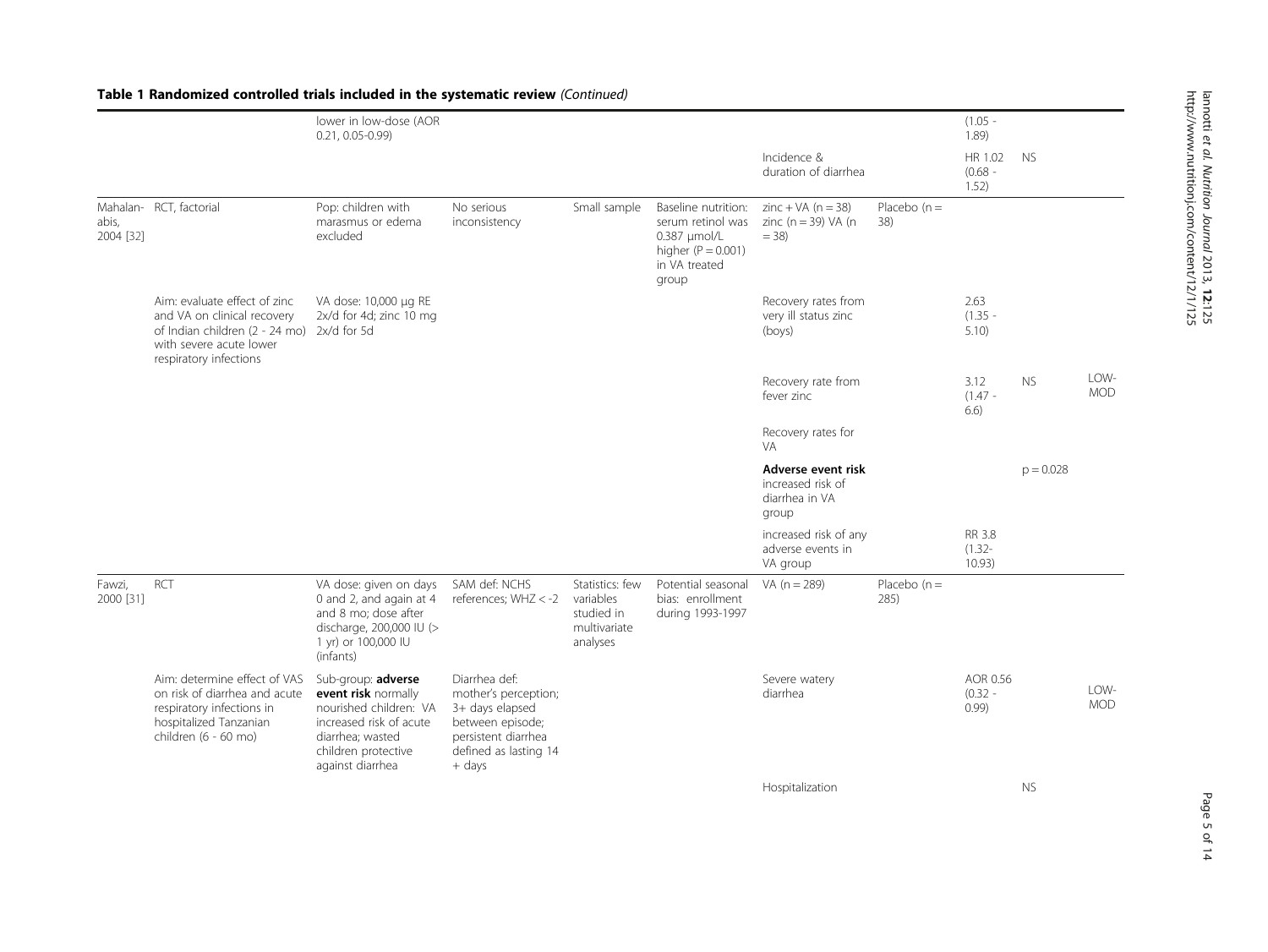#### Adverse event risk cough and rapid respiratory rate AOR 1.67  $(1.17 -$ 2.36) Faruque, RCT, factorial 1999 [[29](#page-13-0)] Pop:  $34-35%$  WAZ  $< -2$ ; acute diarrhea ≤ 3 days Diarrhea def: mother's perception with picture No serious imprecision No differences observed by stunting at baseline Group A: VA 15d (n Placebo (n = = 170) Group B: zinc 171)  $(n = 172)$  Group C: VA + zinc ( $n = 171$ ) MOD Aim: to assess efficacy of zinc VA dose: 4500 μg RE for Children observed in or VAS in Bangladeshi children (6 mo - 2 yr) with acute diarrhea 15d hospital 24 h and followed at home 15d Zinc groups Diarrhea duration reduced by 13 %  $p = 0.03$ Zinc dose: 14.2 - 40 mg zinc for 15d Prolonged diarrhea reduced by 43%  $p = 0.017$ VA groups Prolonged diarrhea NS Overall diarrhea duration  $N<sub>S</sub>$ Donnen, RCT, double-blind AJCN 1998 [[26](#page-13-0)] Pop:  $26-28\%$  WHZ  $<-2$ ; 20-29% MUAC < 125 mm SAM def:  $WHZ < -2$ . MUAC < 125 mm Small effect size Baseline CRP elevated in high dose group Daily low-dose VA  $(n = 298)$ High-dose VA  $(n = 300)$ MOD Aim: assess effect of single high-dose vs. daily low-dose VA supplements on hospitalized pre-school aged children in Democratic Republic of Congo VA dose: high-dose: single 200,000 IU (> 12 mo) or 100,000 IU (< 12 mo) at admission; lowdose: 5000 IU daily until discharge Sub-group: SAM (low dose VA vs. placebo) Incidence of severe diarrhea in SAM Placebo  $(n =$ 302) RR 0.21  $(0.07 -$ 0.62) Adverse event risk Sub-group: children with no edema increased risk of diarrhea with high-dose VA compared to placebo (AOR 2.42, 1.15 - 5.11) Duration of: severe diarrhea NS Acute lower respiratory infection NS Fever NS Donnen, RCT J of Nutr. 1998 [[20](#page-13-0)] VA dose: 60 mg oily solution of retinyl palmitate (30 mg for children < 12 mo) SAM def:  $WHZ < -2$ , MUAC < 125 mm; NCHS standards; discharged children Failure to blind: no placebo used Group 1: VA baseline and at 6 mo  $(n = 118)$ Group 3: placebo  $(n =$ 117) MOD Aim: assess effect of single high-dose VA supplements Pop: 4-9% WHZ < -2 Unclear why changes in Z-Group 2: Mebendazole every

#### Table 1 Randomized controlled trials included in the systematic review (Continued)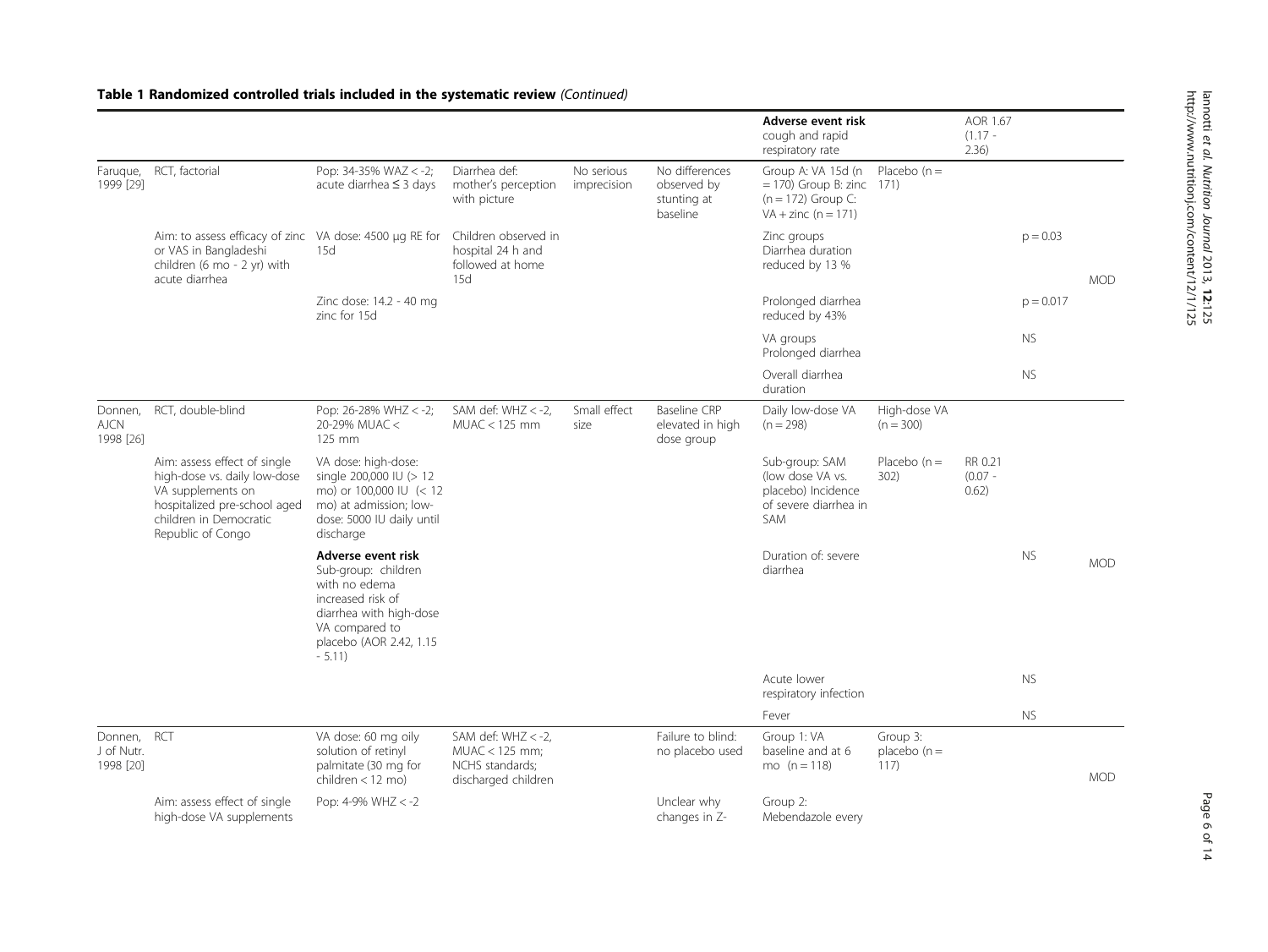|                   | and regular antiparasitic<br>therapy on growth of<br>moderately malnourished<br>children (0 - 72 mo) from<br>eastern Zaire                               |                                                                                                                                                          |                                     |                                                                                                             | scores not<br>compared                                            | 3 mo for 1 yr $(n =$<br>123)                                                                                                                           |                                                      |             |                    |
|-------------------|----------------------------------------------------------------------------------------------------------------------------------------------------------|----------------------------------------------------------------------------------------------------------------------------------------------------------|-------------------------------------|-------------------------------------------------------------------------------------------------------------|-------------------------------------------------------------------|--------------------------------------------------------------------------------------------------------------------------------------------------------|------------------------------------------------------|-------------|--------------------|
|                   |                                                                                                                                                          | Sub-group: VA boys<br>gain more weight and<br>height                                                                                                     |                                     |                                                                                                             |                                                                   | Group 1: Annual<br>weight gain 2.09 kg                                                                                                                 | Group 3:<br>Annual weight<br>gain 1.18 kg            | $p = 0.029$ |                    |
|                   |                                                                                                                                                          |                                                                                                                                                          |                                     |                                                                                                             |                                                                   | MUAC gain 2.24 cm MUAC gain                                                                                                                            | 0.95 cm                                              | $p = 0.012$ |                    |
|                   |                                                                                                                                                          |                                                                                                                                                          |                                     |                                                                                                             |                                                                   | Group 2 vs. 3<br>Growth                                                                                                                                |                                                      | <b>NS</b>   |                    |
|                   |                                                                                                                                                          |                                                                                                                                                          |                                     |                                                                                                             |                                                                   | Adverse risk: VA<br>girls gained less<br>height than<br>controls. De-<br>wormed boys and<br>girls gained less<br>weight than control<br>boys and girls |                                                      |             |                    |
| sen,<br>1998 [28] | Stephen- RCT, double-blinded                                                                                                                             | VA dose: children $\leq$<br>1 yr: 100,000 IU on day<br>1 and 50,000 IU on day<br>2; children $> 1$ yr:<br>200,000 IU on day 1 and<br>100,000 IU on day 2 | SAM def: US<br>reference population | Small sample                                                                                                | Potential<br>confounding:<br>WHZ lower in VA<br>group at baseline | VA $(n = 48)$                                                                                                                                          | Placebo $(n =$<br>49)                                |             |                    |
|                   | Aim: test hypothesis that<br>high-dose VA supplements<br>will enhance recovery of<br>Peruvian children (3 mo -<br>10 yrs) hospitalized with<br>pneumonia |                                                                                                                                                          |                                     | Statistics:<br>univariate<br>comparisons<br>reported<br>primarily<br>without<br>adjusting for<br>covariates | Selective reporting                                               | Adverse events: J<br>blood oxygen<br>saturation                                                                                                        | Adverse<br>events:<br>↑blood<br>oxygen<br>saturation | p < 0.05    | LOW-<br><b>MOD</b> |
|                   |                                                                                                                                                          |                                                                                                                                                          |                                     |                                                                                                             |                                                                   | Prevalence of<br>retractions 37%                                                                                                                       | Prevalence of<br>retractions<br>15%                  |             |                    |
|                   |                                                                                                                                                          |                                                                                                                                                          |                                     |                                                                                                             |                                                                   | Auscultatory<br>evidence of<br>consolidation 28%                                                                                                       | Auscultatory<br>evidence of<br>consolidation<br>17%  |             |                    |

supplemental oxygen need 21%

supplemental oxygen need 8%

# Table 1 Randomized controlled trials included in the systematic review (Continued)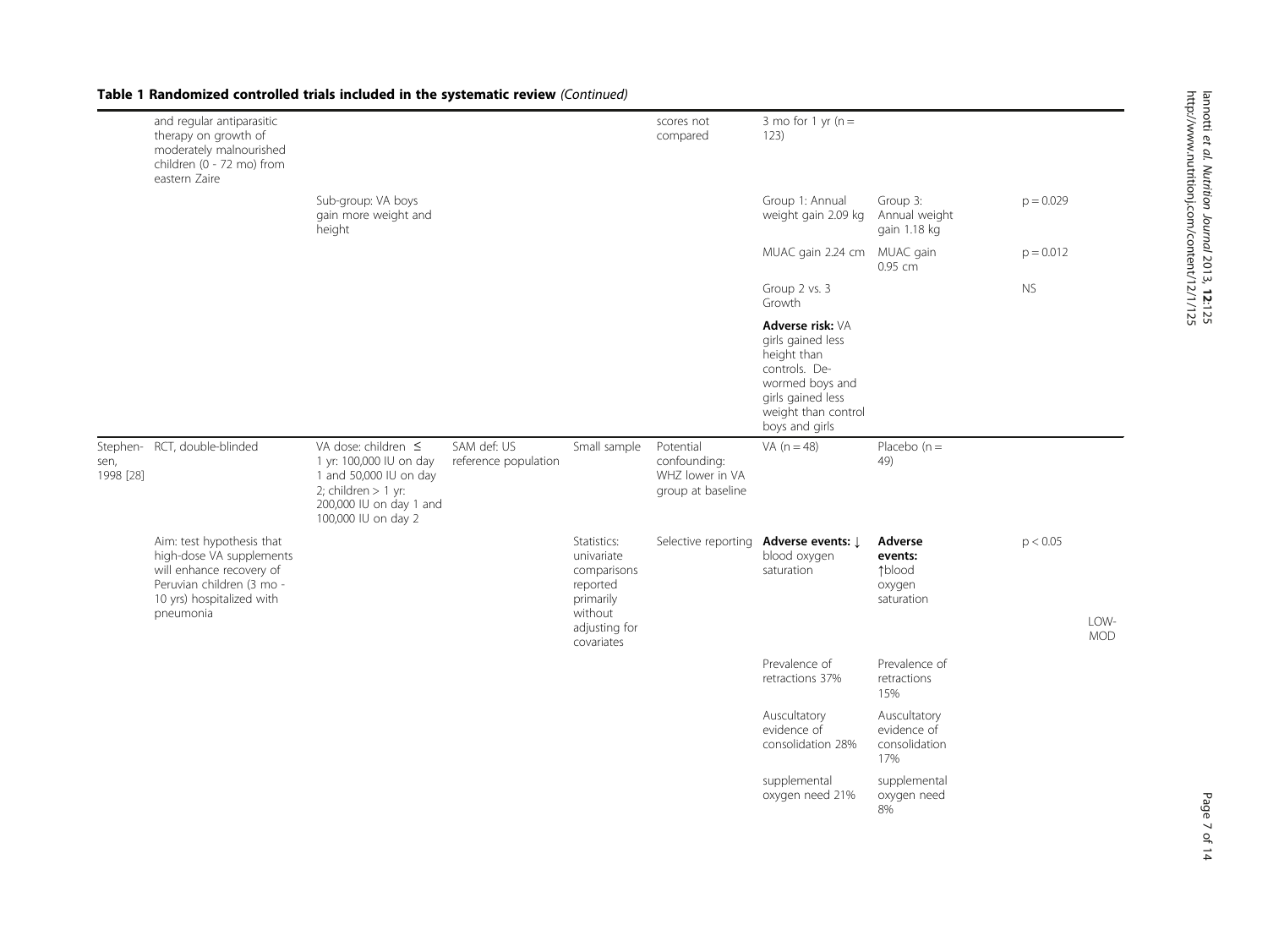|                      |                                                                                                                                                                                                                                       |                                                                                                           |                                                      |                                                            |                                                                                                                                                              | Duration of<br>hospitalization                                 |                                                  |                              | <b>NS</b>              |                     |
|----------------------|---------------------------------------------------------------------------------------------------------------------------------------------------------------------------------------------------------------------------------------|-----------------------------------------------------------------------------------------------------------|------------------------------------------------------|------------------------------------------------------------|--------------------------------------------------------------------------------------------------------------------------------------------------------------|----------------------------------------------------------------|--------------------------------------------------|------------------------------|------------------------|---------------------|
|                      |                                                                                                                                                                                                                                       |                                                                                                           |                                                      |                                                            |                                                                                                                                                              | Chest x-rays                                                   |                                                  |                              | <b>NS</b>              |                     |
| Nacul,<br>1997 [24]  | RCT, double-blind placebo                                                                                                                                                                                                             | VA dose: 200,000 IU (<<br>12 mo); 400 000 IU (><br>12 mo)                                                 | Pop: some<br>hospitalized while<br>others outpatient | No serious<br>imprecision                                  | Low serum retinol<br>at baseline in both<br>groups likely due<br>to infection; serum<br>retinol in VA<br>group higher on<br>day 11                           | VA $(n = 239)$                                                 | Placebo $(n =$<br>233)                           |                              |                        |                     |
|                      | Aim: evaluate impact of VAS<br>on clinical recovery and<br>severity of pneumonia<br>among Brazilian children (6 -<br>59 mo)                                                                                                           | Subgroup analysis<br>showed beneficial effect<br>on those most severely<br>affected with VA<br>deficiency |                                                      |                                                            |                                                                                                                                                              | Fever by day 3:<br>16 %                                        | Fever by day<br>3:26.4%                          |                              | $p = 0.008$            | MOD-<br><b>HIGH</b> |
|                      |                                                                                                                                                                                                                                       |                                                                                                           |                                                      |                                                            | Transitory bulging<br>fontanelle (4%)                                                                                                                        | Failure to respond<br>to first line<br>antibiotic              |                                                  | 0.71<br>$(0.50 -$<br>1.01)   | rate ratio $p = 0.054$ |                     |
|                      |                                                                                                                                                                                                                                       |                                                                                                           |                                                      |                                                            | No effect<br>attributable to<br>etiological agent                                                                                                            | Duration of<br>pneumonia                                       |                                                  |                              | <b>NS</b>              |                     |
|                      |                                                                                                                                                                                                                                       |                                                                                                           |                                                      |                                                            |                                                                                                                                                              | Incidence of<br>adverse outcomes                               |                                                  |                              | <b>NS</b>              |                     |
| Julien,<br>1999 [30] | RCT, double-blind placebo                                                                                                                                                                                                             | VA dose: 200,000 IU<br>(>12 mo); 100,000 IU (<<br>$12 \text{ mol}$                                        |                                                      | Small sample<br>size to detect<br>morbidity<br>differences | VA deficiency high VA ( $n = 71$ )<br>at baseline in both<br>groups: 68.9% had<br>serum retinol<br><10 µg/dL and<br>93.2% serum<br>retinol $<$ 20 $\mu$ g/dL |                                                                | Placebo $(n =$<br>93)                            |                              |                        |                     |
|                      | Aim: test the potential of VAS Pop: kwashiorkor and<br>at admission to speed up<br>recovery during<br>hospitalization for lower<br>respiratory infection and<br>decrease morbidities at 6 wk<br>in Mozambican children (6 -<br>72 mo) | marasmus excluded                                                                                         |                                                      |                                                            |                                                                                                                                                              | Rate of clinical<br>discharge on day 5:<br>88.4%               | Rate of clinical<br>discharge on<br>day 5: 73.9% | RR 1.9<br>$(1.01 -$<br>3.05) | <b>NS</b>              | LOW-<br><b>MOD</b>  |
|                      |                                                                                                                                                                                                                                       |                                                                                                           |                                                      |                                                            | No adjustment<br>with covariates                                                                                                                             | 6 wk Health care<br>use Illness (fever,<br>cough, or diarrhea) |                                                  |                              | <b>NS</b>              |                     |

Table 1 Randomized controlled trials included in the systematic review (Continued)

<u>ีลี</u> :125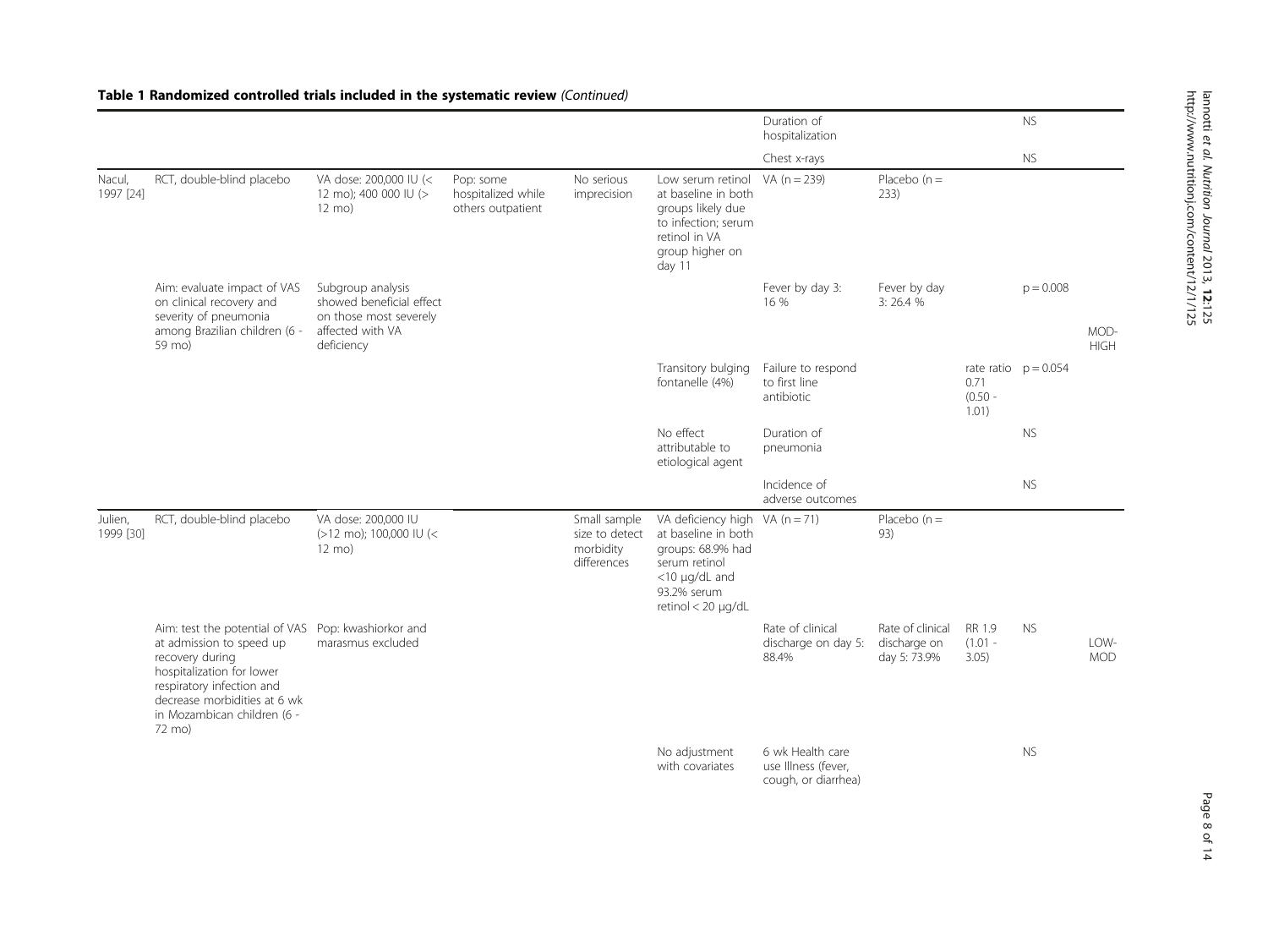| Hossain,<br>1998 [27] | RCT, double-blind                                                                                                                       | Pop: excluded if WAZ<br>≤75% NCHS                                                                        | Diarrhea def: liquid<br>stools that can be<br>poured or contain<br>blood or mucus;<br>clinical cure: ≤3<br>formed stools<br>without visible blood<br>or mucus | Small sample<br>size                                                                                                   | Baseline VA status<br>not determined,<br>but population<br>prevalence high                                                            | VA (n = 42)                                           | Control $(n =$<br>41)                  |                                                     |           |                     |
|-----------------------|-----------------------------------------------------------------------------------------------------------------------------------------|----------------------------------------------------------------------------------------------------------|---------------------------------------------------------------------------------------------------------------------------------------------------------------|------------------------------------------------------------------------------------------------------------------------|---------------------------------------------------------------------------------------------------------------------------------------|-------------------------------------------------------|----------------------------------------|-----------------------------------------------------|-----------|---------------------|
|                       | Aim: evaluate efficacy of<br>single oral dose VA in<br>treating shigellosis among<br>Bangladeshi children (1 -<br>7 yr)                 |                                                                                                          |                                                                                                                                                               |                                                                                                                        | No adjustment<br>with covariates                                                                                                      | Clinical cure 19/24<br>(45%)                          | Clinical cure 8/<br>14 (20%)           | risk ratio $p = 0.02$<br>0.68<br>$(0.50 -$<br>0.93) |           | I OW-<br><b>MOD</b> |
|                       |                                                                                                                                         |                                                                                                          |                                                                                                                                                               |                                                                                                                        |                                                                                                                                       |                                                       | Bacteriological<br>cure 16/42<br>(38%) |                                                     |           |                     |
|                       |                                                                                                                                         | Bacteriological cure 16/<br>41 (39%)                                                                     | risk ratio 0.98 (0.70 -<br>1.39                                                                                                                               | NS.                                                                                                                    |                                                                                                                                       |                                                       |                                        |                                                     |           |                     |
| Si, 1997<br>$[25]$    | RCT, double-blind                                                                                                                       | Pop: SAM excluded;<br>45% moderately<br>underweight                                                      | Nutrition def:<br>moderate<br>malnutrition defined<br>as WAZ 60-80% of<br>NCHS median                                                                         | <b>No</b><br>confidence<br>intervals<br>provided                                                                       | Potential selection VA ( $n = 280$ )<br>bias: trend for<br>greater<br>pneumonia<br>severity in VA<br>group ( $p = 0.06$ )             |                                                       | Placebo $(n =$<br>312)                 |                                                     | <b>NS</b> |                     |
|                       | Aim: evaluate effect of high<br>dose VA supplement on<br>morbidity in hospitalized<br>Vietnamese children (1 - 59<br>mo) with pneumonia | VA dose: 200,000 in<br>peanut oil $(< 1$ yr);<br>400,000 IU in peanut oil<br>$(1 - 4 \text{ yr})$        |                                                                                                                                                               |                                                                                                                        | No baseline VA<br>status                                                                                                              | Mean time to<br>normal: fever<br>respiratory rate     |                                        |                                                     | <b>NS</b> | LOW-<br><b>MOD</b>  |
|                       |                                                                                                                                         | Sub-group analysis:<br>moderately<br>malnourished girls<br>showed shorter duration<br>of hospitalization |                                                                                                                                                               |                                                                                                                        | No adjustment for<br>covariates                                                                                                       | Duration of<br>hospitalization                        |                                        |                                                     | <b>NS</b> |                     |
| Dibley,<br>1995 [23]  | RCT, double-blind                                                                                                                       | Pop: 3.4% wasted; 37%<br>stunted                                                                         | Morbidity def: 3+<br>loose stools per day;<br>time between<br>episodes 2+ diarrhea-<br>free days                                                              | Small effect<br>size for acute<br>respiratory<br>infection;<br>large CI for<br>acute lower<br>respiratory<br>infection | Baseline difference $VA (n = 396)$<br>in immunization<br>status: ever<br>vaccinated for<br>polio and measles<br>higher in VA<br>group |                                                       | Placebo $(n =$<br>386)                 |                                                     |           | MOD-<br><b>HIGH</b> |
|                       | Aim: test efficacy of high-<br>dose VA supplement on<br>acute respiratory and                                                           | VA dose: 103,000 IU (<<br>1 yr); 206,000 IU ( $\geq$ 1 yr)                                               | Acute respiratory<br>episode with 2+<br>adjoining days for                                                                                                    |                                                                                                                        |                                                                                                                                       | Adverse event<br>risks Acute<br>respiratory infection |                                        | rate ratio<br>1.08<br>$(1.01 -$                     |           |                     |

cough; time between episodes of 3+ symptom-free days

# Table 1 Randomized controlled trials included in the systematic review (Continued)

1998 [[27](#page-13-0)]

 $[25]$ 

Dibley, 1995 [[23](#page-13-0)]

> diarrheal illnesses in Indonesian children (6 - 47

mo)

1.19)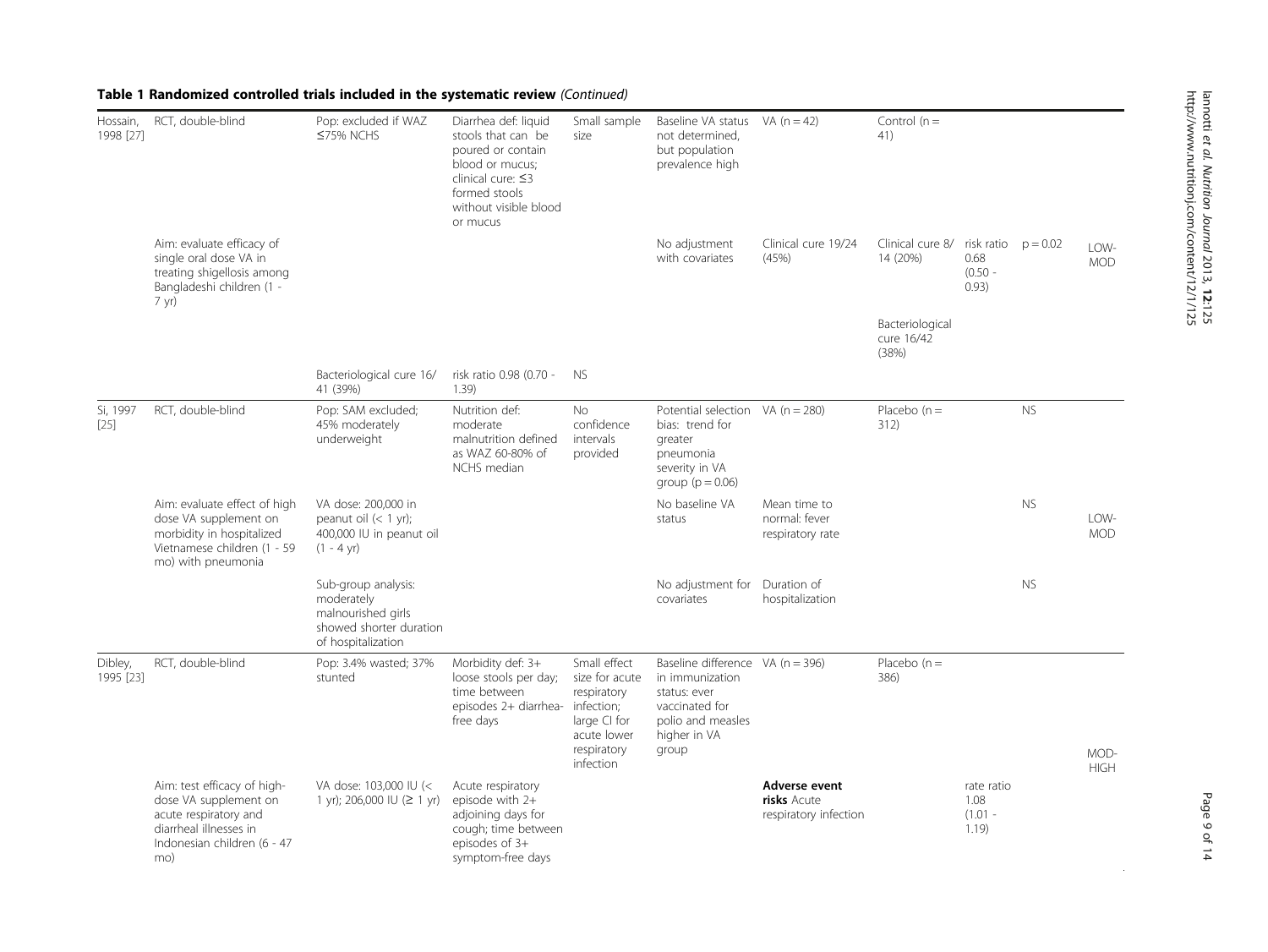#### Adverse event risk: Subgroup analysis showed VA increased diarrhea incidence in children < 30 mo Acute lower respiratory infection rate ratio 1.39 (1.00 - 1.93) Diarrhea NS Coutsou- RCT, double blind dis, 1991 [\[22\]](#page-13-0) RCT, double blind VA dose: 54.5 mg (< 12 Nut def: WAZ by mo); 109 mg (>12 mo) NCHS Small sample size Losses to followup were 20% at 6 weeks and 40% at 6 months; no characteristics of this group provided VA  $(n = 24)$  Placebo  $(n = 1)$ 24) MOD Aim: test efficacy of VAS on measles morbidity in South African children (4 - 24 mo) Morbidity def: diarrhea: 3+ loose or watery stools per day; pneumonia: presence of tachypnea with retractions, crackles, wheezes Statistics: β set to 0.5 only covariates; only to detect 30% univariate analyses increase in absolute recovery No adjustment for  $\,$  IMS score 0.24  $\pm$ 0.15 IMS score 1.37  $+0.40$  $p = 0.037$ Integrated morbidity score (IMS) used Weight gain at 6 wk Weight gain at  $1.29 \pm 0.17$  kg 6 wk  $0.90 \pm$ 0.14 kg  $P = 0.04$ Pneumonia recovery  $3.8 + 0.40$  d Pneumonia recovery 5.7 ± 0.79 d  $P < 0.05$ Hussey. RCT, double-blind 1990 [[21](#page-13-0)] Pop: 70/189 (37%) with  $WHZ < 5^{\text{th}}$ % Nutrition def: percentiles of NCHS standards Rare events: mortality; pneumonia / diarrhea duration ≥10 days Differences in baseline characteristics except rash duration and lower levels of total protein and albumin in placebo VA  $(n = 92)$  Placebo  $(n = 1)$ 97) MOD-<br>HIGH Aim: test efficacy of high MA UA dose: 400,000 IU at the contract the contract of the Preumonia recovery Pneumonia recovery Pneumonia terms and the P < 0.001 HIGH dose VAS on measles complications among hospitalized South African children VA dose: 400,000 IU at admission High prevalence of "hyporetinemia" 6.3 d  $(< 7.0 \text{ }\mu\text{mol}/L)$ 76% recovery 12.4 d  $P < 0.001$ No adjustment for Diarrhea recovery covariates 5.6 d Diarrhea recovery 8.5 d  $P < 0.001$ Croup 13 cases Croup 27 cases  $P = 0.01$

#### Table 1 Randomized controlled trials included in the systematic review (Continued)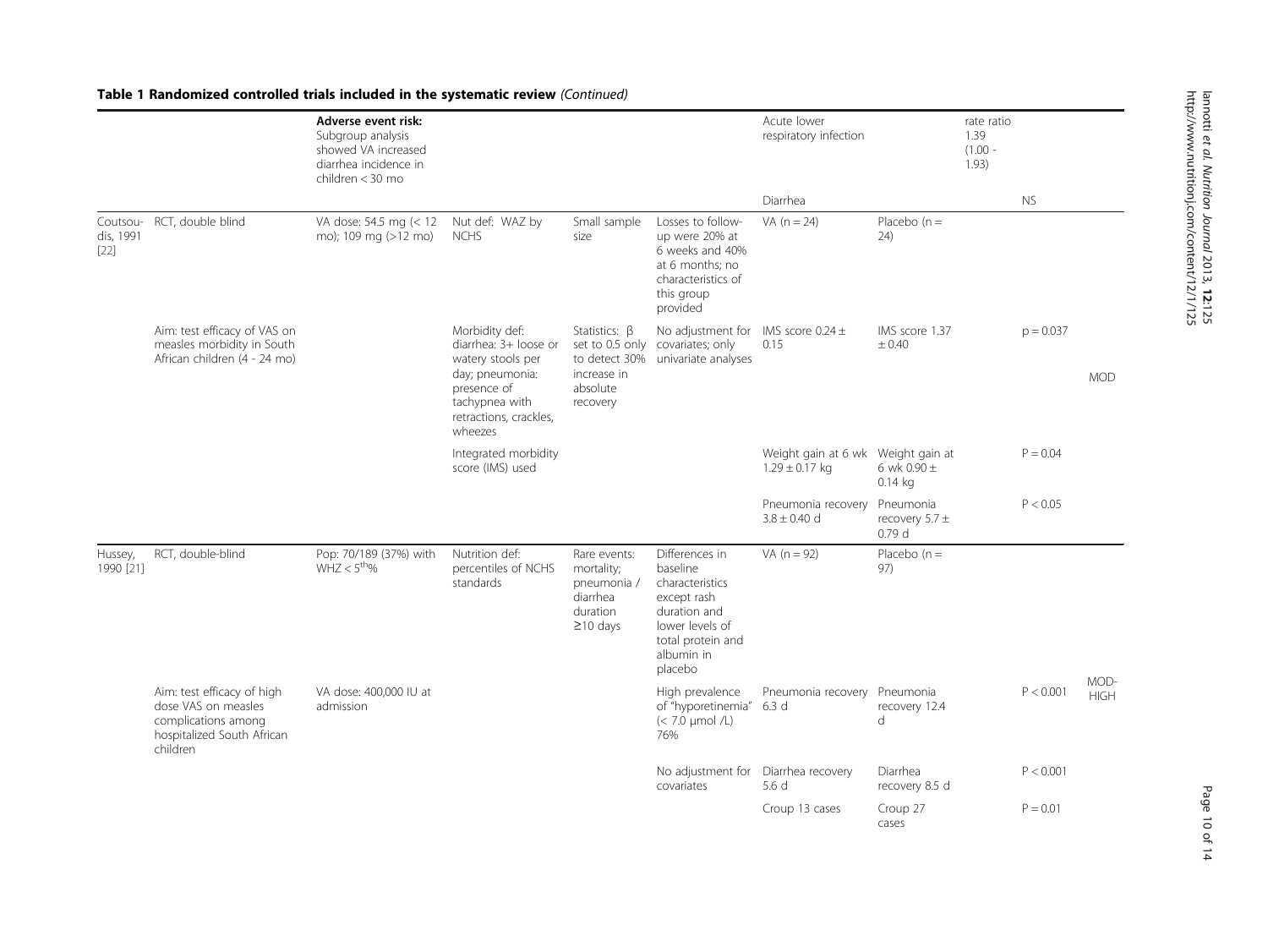# Table 1 Randomized controlled trials included in the systematic review (Continued)

|                                            |                            | 0.51<br>$(0.28 -$<br>0.92)  |
|--------------------------------------------|----------------------------|-----------------------------|
| Days in hospital<br>10.6 <sub>d</sub>      | Days in<br>hospital 14.8 d | 0.21<br>$(0.05 -$<br>(0.94) |
| Mortality 2 deaths                         | Mortality 10<br>deaths     |                             |
| Risk of death due to<br>major complication |                            | RR 0.51<br>(0.35,<br>(0.74) |

The table presents the included RCT studies in the review by date of publication, from most recent to oldest. For each study, the design, aim, quality assessment by GRADE criteria, findings, and GRADE rating are provided.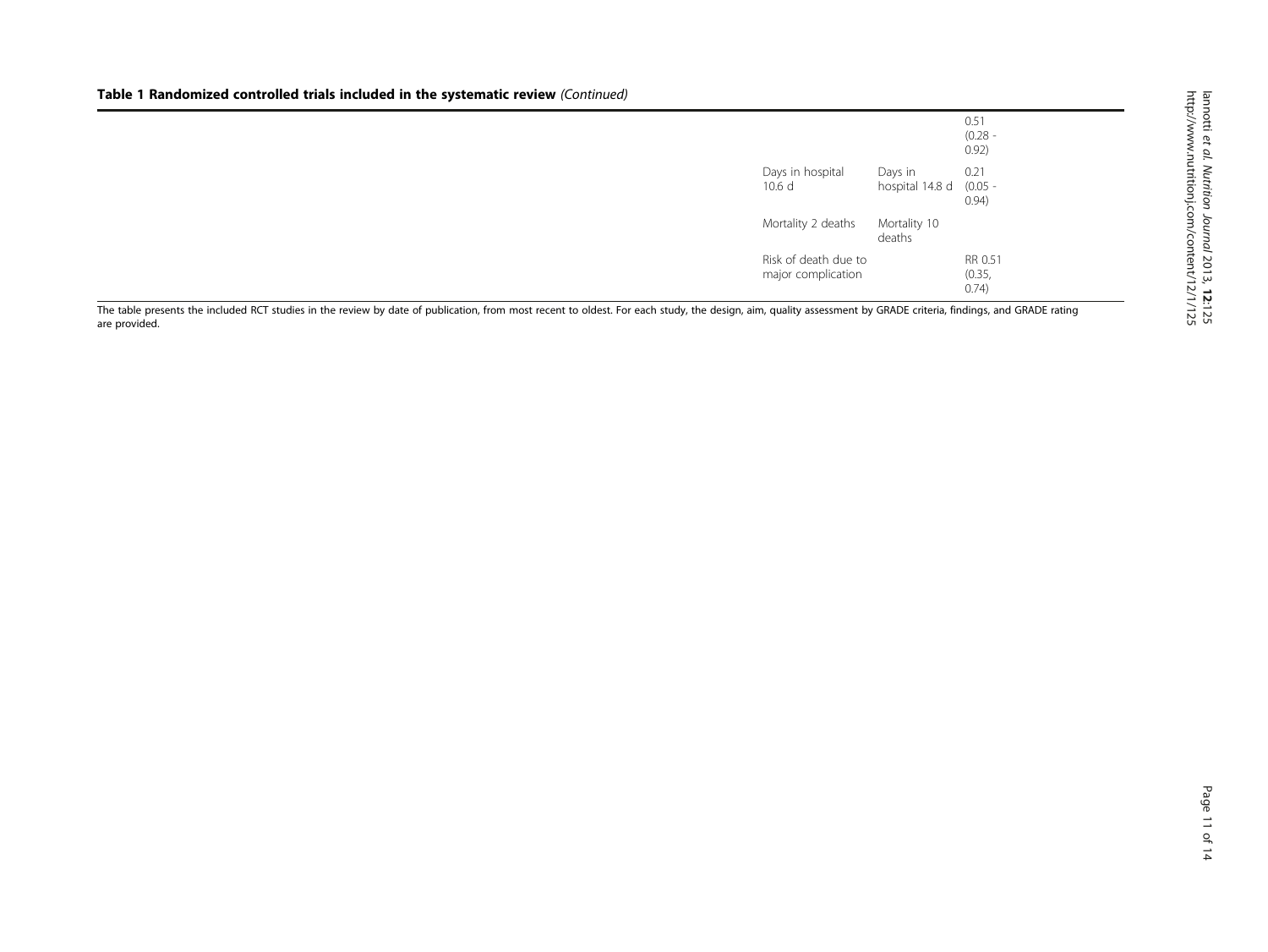was also some evidence of improved growth outcomes associated with high-dose VAS among VA deficient children [[20](#page-13-0)] and children with measles [\[22](#page-13-0)].

Finally, adverse effects were found to be associated with high-dose VAS in some trials, including an increased rate of respiratory illnesses [[23,28](#page-13-0)] and diarrhea [[26,31\]](#page-13-0). These findings appear primarily in samples or sub-samples of adequately nourished children. As noted previously, we identified only one RCT that included only severely malnourished children [\[19](#page-13-0)]. Some explicitly excluded children with marasmus, kwashiorkor, or all children with SAM [\[25,27,30,32\]](#page-13-0), while the remaining included both malnourished and adequately nourished children. Among the five studies finding adverse events in association with VAS, two of these studies carried out sub-group analyses showing an increased risk of diarrhea among normally nourished children [[31](#page-13-0)] and among children without edema [[26](#page-13-0)]. One trial included only adequately nourished children [\[28](#page-13-0)], another found increased risk of ALRI in mainly adequately nourished children [\[23](#page-13-0)], and one included both malnourished and adequately nourished children, excluding children with SAM [\[32\]](#page-13-0). No adverse effects of the high-dose VAS were found in children with SAM in the trial that replicated the WHO VA guidelines [[19](#page-13-0)].

# **Discussion**

Our systematic review of the literature using the GRADE methodology revealed only limited evidence that directly addresses the safety and effectiveness of high-dose VAS for children with SAM. Fourteen of the 15 RCTs identified for this review included both malnourished and non-malnourished children, thereby complicating the extrapolation of findings directly to efficacy and safety of VAS for SAM. There is sufficient evidence to recommend the use of high-dose VAS for children with SAM when presenting with measles, severe diarrhea (shigellosis), or evidence of VAD. The low-dose VAS regimen should be considered as the preferred protocol in other cases of malnourished children, given the potential for adverse events and similar recovery outcomes when compared to high-dose VAS. Higher quality prospective studies are still needed to directly examine VAD in children with SAM, applying more contemporary definitions of morbidity and malnutrition, and powered sufficiently to detect the critical outcomes of interest.

Observational studies demonstrated an association between SAM and VAD, but metabolic disruptions in SAM might preclude accurate measures of true VA status. Blood biomarkers of retinol concentrations were primarily used to indicate VA status [[14](#page-13-0)-[16,18\]](#page-13-0). Proteinenergy malnutrition has been associated with reduced hepatic synthesis of retinol binding protein (RBP) and

transthyretin used to transport VA in the body [\[34,35](#page-13-0)]. Thus, VA stores in the liver may not be mobilized appropriately in malnourished children and therefore not be reflected in blood biomarkers. Mitra showed that VA status improved from baseline to hospital discharge, even without VAS [[18](#page-13-0)]. That study also showed that while urinary losses of retinol were associated with low retinol concentrations in children with dysentery, other inflammatory markers such as body temperature and serum α-1-acid glycoprotein and C reactive protein concentrations were more highly and negatively correlated with vitamin A status.

There is some evidence that diarrhea could be mediating this relationship, as revealed by independent associations between diarrhea, low WAZ, and VA levels [\[17](#page-13-0)]. Shigellosis, in particular, increases the risk of VAD [\[18](#page-13-0)]. A study in Brazil showed a possible interaction between SAM and low serum retinol concentrations for higher diarrheal morbidities [\[15](#page-13-0)]. Evidence from RCTs also finds that high-dose VAS may be beneficial for treating severely malnourished children in cases of severe diarrhea [[27,31](#page-13-0)]. Again, the mechanism by which VA may be operating to mitigate severe diarrhea in SAM has not been elucidated, but it may be either through the repair of the gut epithelium or immune pathways that restore balance between T-cell subsets [\[36\]](#page-13-0).

Two studies showed unequivocally the benefit of losedose (5000 IU daily until discharge) compared to a single high-dose (200,000 IU for children over 12 months or 100,000 IU for children under 12 months on day 1 of hospitalization) VAS regimen [\[26,33\]](#page-13-0). The low-dose regimen was more strongly correlated with lower incidence and shorter duration of respiratory disease [[33](#page-13-0)] and a lower incidence of severe diarrhea [\[26\]](#page-13-0). A third study in Bangladesh also examined the administration of a losedose protocol in relation to a high-dose on day 1 followed by daily low doses until hospital discharge. [\[19](#page-13-0)]. That study did not find any differences in the two groups on a range of morbidity and nutrition recovery outcomes and adverse events. All children at baseline had diarrhea and while clinical signs of VAD were not apparent, baseline measures of VA status did indicate VAD in the sample. With regards to other morbidities, high-dose VAS was effective in reducing measles-specific respiratory illness [[21,22\]](#page-13-0), but showed mixed results with regards to non-measles pneumonia and other acute lower respiratory tract infections in children with SAM [[23-25,28](#page-13-0)-[30](#page-13-0),[32](#page-13-0),[37](#page-13-0),[38](#page-13-0)].

Only one trial identified in this review specifically included children who were HIV + [\[31\]](#page-13-0). Sub-group analyses stratified by HIV status showed a trend towards a protective effect of high-dose VAS on cough and rapid respiratory rate for HIV-infected children [RR 0.54 (0.24-1.20),  $p = 0.07$ , while children without HIV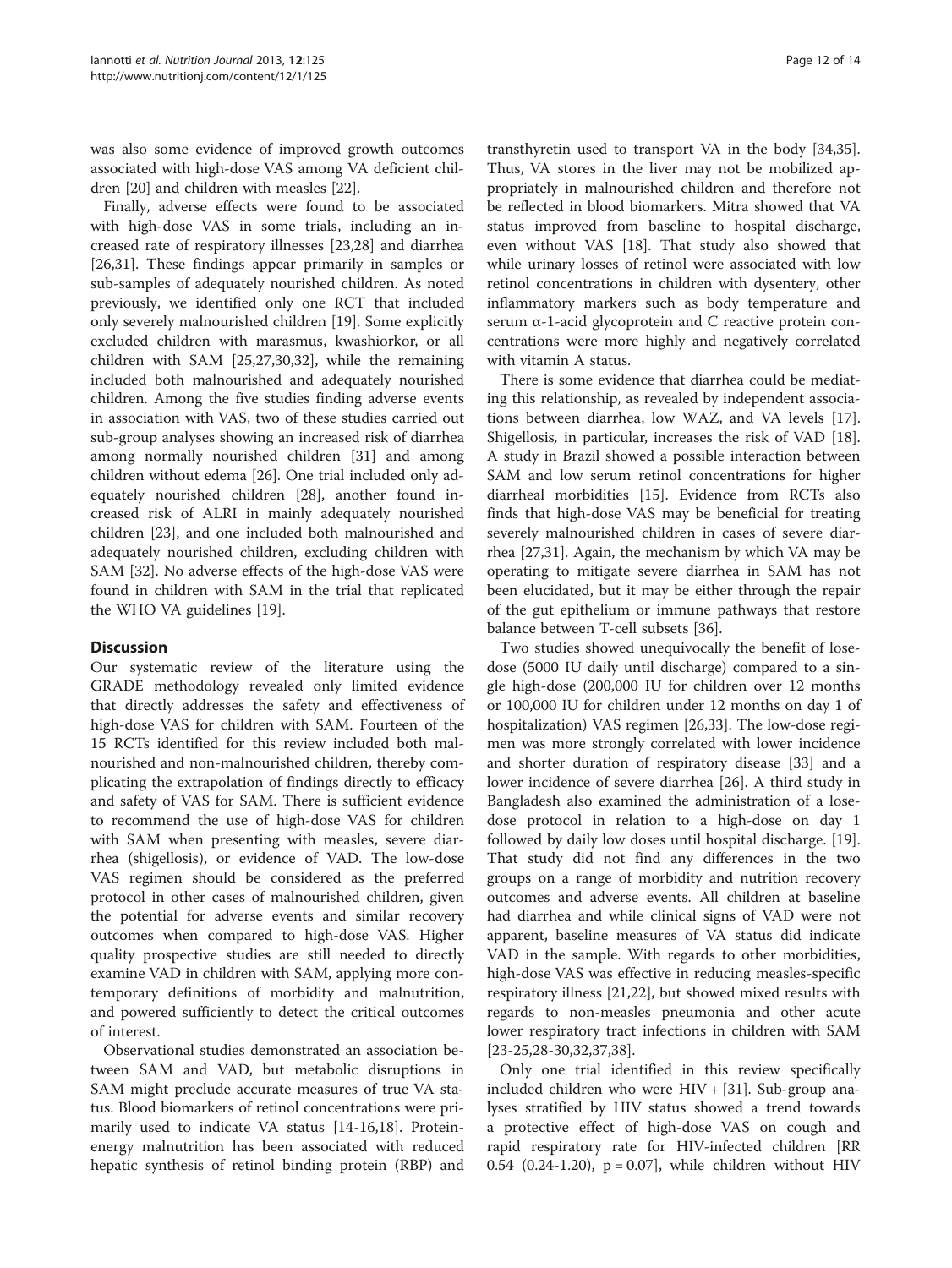<span id="page-12-0"></span>infection were at increased risk for these conditions [RR 1.47 (1.16-1.86), p = 0.001]. Because children infected with HIV are highly vulnerable to SAM and VAD, more research is needed to understand the optimal protocols for this population [\[39](#page-13-0)].

The evidence for growth outcomes in the follow-up period from hospital discharge was limited and somewhat dated [[20,22](#page-13-0)]. One study showed that only among children who were VA deficient at baseline were there greater improvements in weight and MUAC in those who received high-dose VAS; this was not evident in the non-VA deficient children and high-dose VAS even reduced height gain among non-VA deficient girls [\[20](#page-13-0)]. Standard therapeutic foods designed for growth recovery in SAM may be a safer source of VA in certain cases. The foods contain VA as retinyl acetate, similar to VA supplements, in the following concentrations (per 100 g): F-75, 900 μg; F-100, 800 μg; and RUTF, 800– 1100 μg. Thus, for a child weighing 5 kg, this would translate into 1,119 μg/d VA for F-75, or 1,544 μg/d VA for F-100, and 1,680 μg/d VA for RUTF. These quantities are comparable to the low-dose regimen of 5000 IU or 1500 μg retinol and are well below the highdose recommendation of 100,000 IU or 30,000 μg/d VA that would be given to children under 12 mo. While these foods have not specifically been assessed as alternatives to VAS, the safety and efficacy of these products in the treatment of SAM is well-accepted [[40-42](#page-13-0)]. Particularly in cases when a child's VA status is unknown or adequate, therapeutic foods could thus serve as the delivery mechanism for low-dose VAS, though more research is needed.

Adverse effects found to be associated with high-dose VAS warrant more research. The most frequent negative outcome was an increased risk of acute respiratory infections [[23,28,31,33\]](#page-13-0). There was also evidence of an increased risk of acute, non-severe diarrhea, mediated in part by nutritional status [[26,31,32\]](#page-13-0). It should be noted that the adverse effects arising from high-dose VAS were found in samples or sub-samples that included primarily adequately nourished children. Heterogeneity in baseline characteristics and study design complicates comparisons across the various studies, but these safety issues should not be ignored. Excessive intake of preformed VA, notably in the absence of dietary fatty acids, may overwhelm the esterification process and introduce more harmful forms of VA into the child's circulation [[6\]](#page-13-0). Further along the metabolic pathway, VA presented to cell membranes in forms other than the RBP complex (as may be the case in SAM) can also lead to significant cellular damage [[43\]](#page-13-0). Carotenoid forms of VA or lipidbased nutrient supplements such as RUTF, should be explored to minimize oxidative stress while still addressing VAD [[44\]](#page-13-0).

## Conclusions

In the treatment of children with SAM, a high-dose VAS protocol can be safely recommended in cases presenting with measles, severe diarrhea (shigellosis), or symptoms of VAD. More research is needed to study this specific question in populations exclusively malnourished and to understand and prevent adverse outcomes related to high-dose VAS. We recommend exploration of alternative low-dose protocols and strategies beyond VAS, such as use of carotenoids or RUTF interventions, to address VA deficiency and associated health outcomes in the treatment of children with SAM.

# Additional file

[Additional file 1: Table S1.](http://www.biomedcentral.com/content/supplementary/1475-2891-12-125-S1.doc) Observational studies included in systematic review [\[45\]](#page-13-0).

#### Abbreviations

ALRI: Acute lower respiratory infection; GRADE: Grading of recommendations assessment development and evaluation; MUAC: Mid-upper arm circumference; RCT: Randomized controlled trial; RUTF: Ready-to-use therapeutic food; SAM: Severe acute malnutrition; VA: Vitamin A; VAD: Vitamin A deficiency; VAS: Vitamin A supplementation; WAZ: Weightfor-age Z score; WHZ: Weight-for-height Z score.

#### Competing interests

There were no competing interests in this research.

#### Authors' contributions

LLI, IT, and MJM contributed to the conception and design of the study. IT and MJM supervised the literature search and initial screening of studies. LLI carried out the full text review and initial GRADE assessment, followed by additional assessment from IT and MJM. All authors contributed to the analysis and interpretation of the compiled evidence. LLI drafted the manuscript with significant inputs received by IT and MJM. All authors have granted approval to this version of the manuscript.

#### Acknowledgements

Funding was provided by the World Health Organization (WHO) to support the work of M. Manary and L. Iannotti.

#### Author details

<sup>1</sup>Institute for Public Health/George Warren Brown School of Social Work Washington University in St. Louis, Campus Box 1196, St. Louis, MO 63130, USA. <sup>2</sup> Department of Pediatrics, Washington University in St. Louis, 1 Childrens Pl, St Louis, MO 63110, USA. <sup>3</sup> Department of Paediatrics and Child Health, University of Malawi, Blantyre, Malawi. <sup>4</sup>Department of Community Health, University of Malawi, Blantyre, Malawi. <sup>5</sup>Children's Nutrition Research Center, Baylor College of Medicine, Houston, Texas, USA.

Received: 6 March 2013 Accepted: 21 August 2013 Published: 12 September 2013

#### References

- 1. Black RE, Allen LH, Bhutta ZA, Caulfield LE, De Onis M, Ezzati M, Mathers C, Rivera J: Maternal and child undernutrition: global and regional exposures and health consequences. Lancet 2008, 371:243–260.
- 2. West KP Jr: Extent of vitamin A deficiency among preschool children and women of reproductive age. J Nutr 2002, 132:2857S-2866S.
- 3. UNICEF: The State of the World's Children 2012. New York: United Nations Children's Fund; 2012.
- 4. WHO: Management of severe malnutrition: a manual for physicians and other senior health workers. Geneva: World Health Organization; 1999.
- 5. Ashworth A, Khanum S, Jackson A, CS: Guidelines for the inpatient treatment of severely malnourished children. Geneva: World Health Organization; 2003.